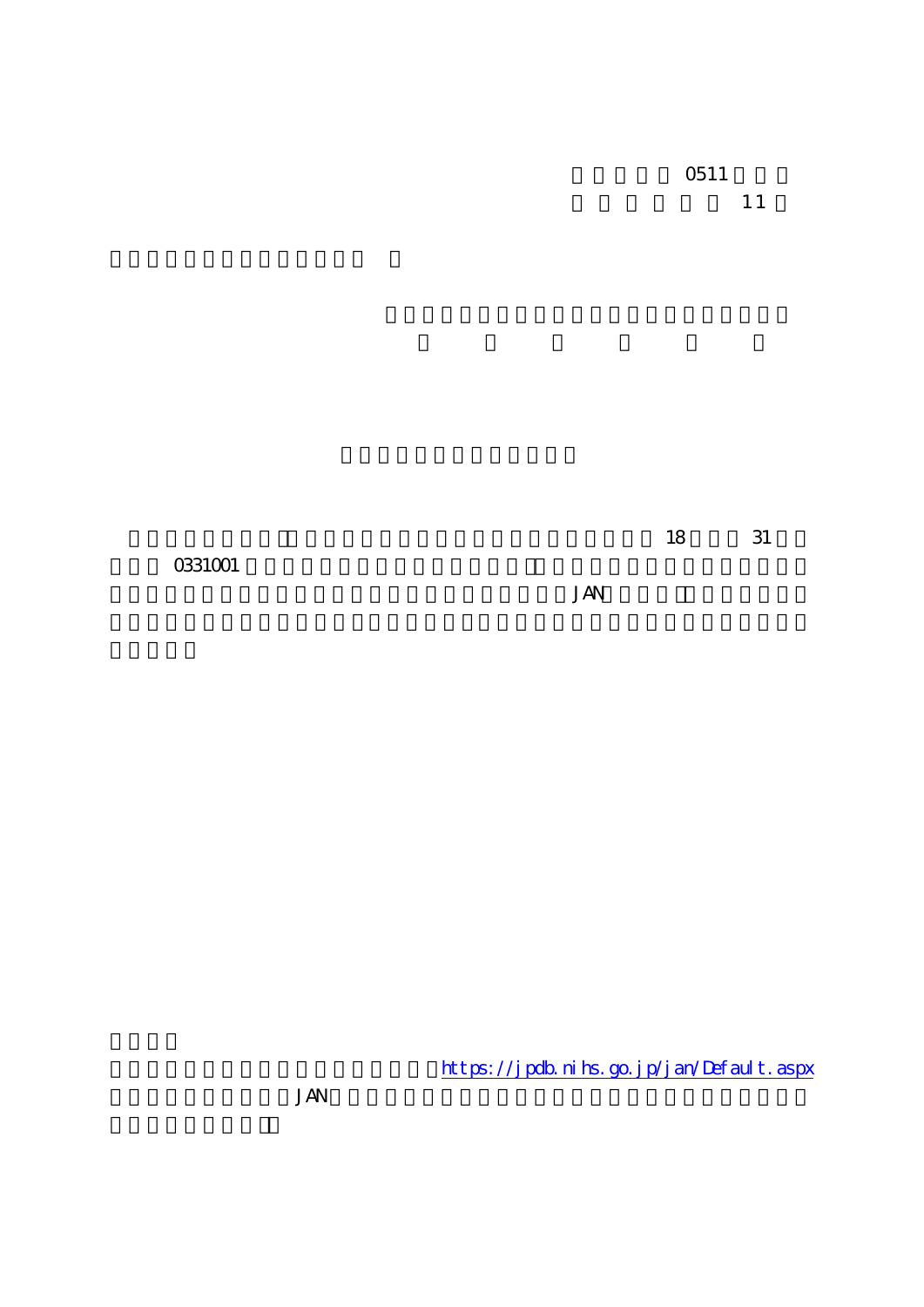(別表2) INN に収載された品目の我が国における医薬品一般的名称

(平成 18 年 3 月 31 日薬食審査発第 0331001 号厚生労働省医薬食品局審査管理課長通知に示す別表2)

登録番号 302-4-B11

- JAN (日本名):ダリドレキサント塩酸塩
- JAN (英名): Daridorexant Hydrochloride



## $C_{23}H_{23}CIN_6O_2 \cdot HCl$

[(2*S*)-2-(5-クロロ-4-メチル-1*H*-ベンゾイミダゾール-2-イル)-2-メチルピロリジン-1-イル][5-メトキシ-2-(2*H*-1,2,3-トリアゾール-2-イル)フェニル]メタノン 一塩酸塩

[(2*S*)-2-(5-Chloro-4-methyl-1*H*-benzimidazol-2-yl)-2-methylpyrrolidin-1-yl][5-methoxy-2-(2*H*-1,2,3-triazol-2 yl)phenyl]methanone monohydrochloride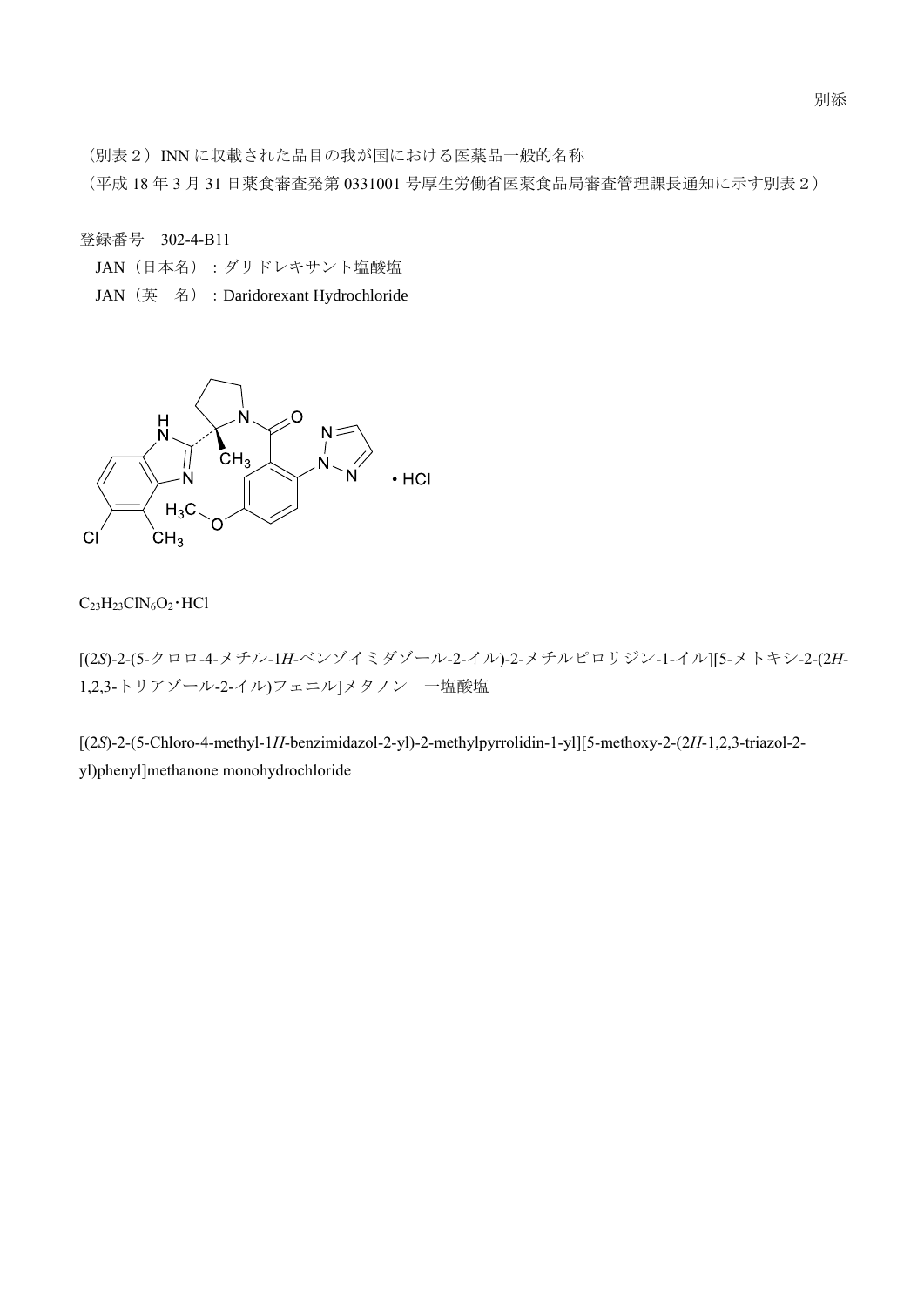登録番号 302-4-B13

JAN (日本名):ベランタマブ マホドチン (遺伝子組換え) JAN (英名): Belantamab Mafodotin (Genetical Recombination)

アミノ酸配列及びジスルフィド結合

## L鎖

DIQMTQSPSS LSASVGDRVT ITCSASQDIS NYLNWYQQKP GKAPKLLIYY TSNLHSGVPS RFSGSGSGTD FTLTISSLQP EDFATYYCQQ YRKLPWTFGQ GTKLEIKRTV AAPSVFIFPP SDEQLKSGTA SVVCLLNNFY PREAKVQWKV DNALQSGNSQ ESVTEQDSKD STYSLSSTLT LSKADYEKHK VYACEVTHQG LSSPVTKSFN RGEC

## H鎖

QVQLVQSGAE VKKPGSSVKV SCKASGGTFS NYWMHWVRQA PGQGLEWMGA TYRGHSDTYY NQKFKGRVTI TADKSTSTAY MELSSLRSED TAVYYCARGA IYDGYDVLDN WGQGTLVTVS SASTKGPSVF PLAPSSKSTS GGTAALGCLV KDYFPEPVTV SWNSGALTSG VHTFPAVLQS SGLYSLSSVV TVPSSSLGTQ TYICNVNHKP SNTKVDKKVE PKSCDKTHTC PPCPAPELLG GPSVFLFPPK PKDTLMISRT PEVTCVVVDV SHEDPEVKFN WYVDGVEVHN AKTKPREEQY NSTYRVVSVL TVLHQDWLNG KEYKCKVSNK ALPAPIEKTI SKAKGQPREP QVYTLPPSRD ELTKNQVSLT CLVKGFYPSD IAVEWESNGQ PENNYKTTPP VLDSDGSFFL YSKLTVDKSR WQQGNVFSCS VMHEALHNHY TQKSLSLSPG K

H鎖Q1:ピログルタミン酸;H鎖N301:糖鎖結合;H鎖K451:部分的プロセシング L鎖C214, H鎖C224, H鎖C230, H鎖C233: 薬物結合可能部位 L鎖C214-H鎖C224, H鎖C230-H鎖C230, H鎖C233-H鎖C233: ジスルフィド結合

主な糖鎖の推定構造

$$
\text{Gal}_{0\text{-}2}\left\{\begin{array}{l}(\beta 1\text{-}4)\text{GlcNAc}(\beta 1\text{-}2)\text{Man}(\alpha 1\text{-}6)\\ \text{Man}(\beta 1\text{-}4)\text{GlcNAc}(\beta 1\text{-}4)\text{GlcNAc}\\\ (\beta 1\text{-}4)\text{GlcNAc}(\beta 1\text{-}2)\text{Man}(\alpha 1\text{-}3)\end{array}\right.\text{Man}(\beta 1\text{-}4)\text{GlcNAc}(\beta 1\text{-}4)\text{GlcNAc}
$$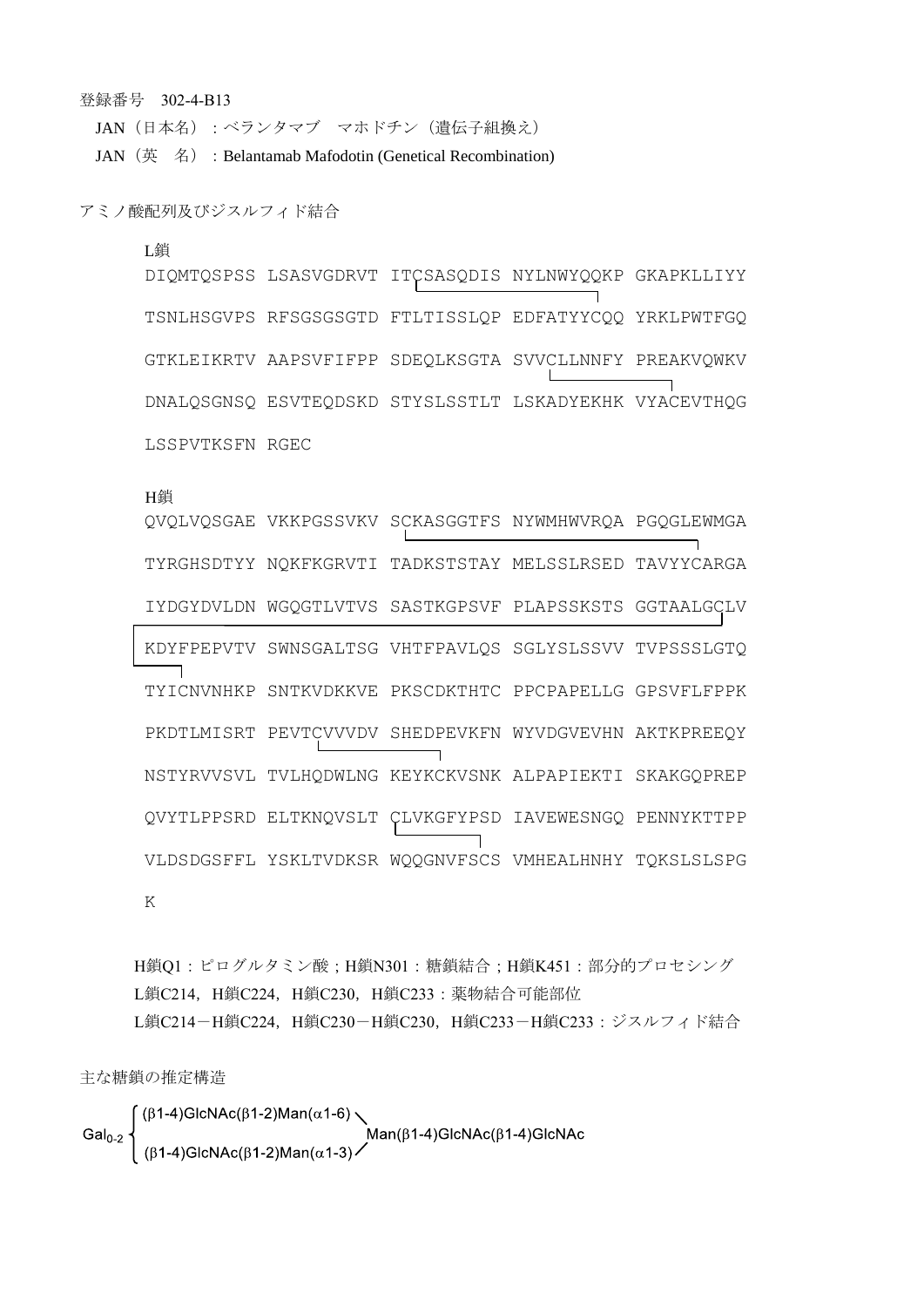

nは平均4である \*抗体部分のCys残基の硫黄原子

モノメチルアウリスタチンFの構造式



C6484H10008N1728O2030S44(タンパク質部分,4 本鎖)

H 鎖  $C_{2199}H_{3398}N_{586}O_{678}S_{16}$ 

L鎖  $C_{1043}H_{1610}N_{278}O_{337}S_6$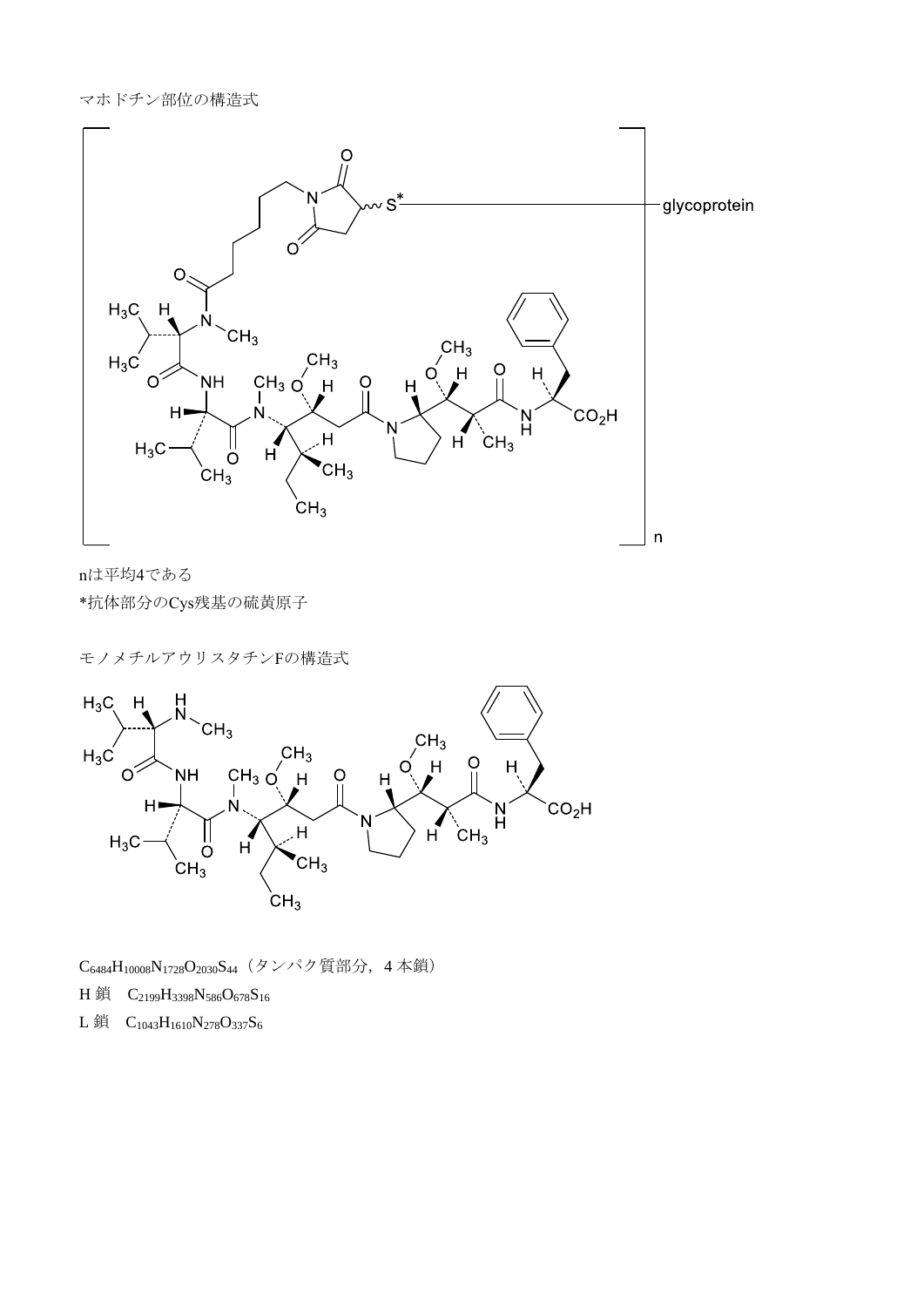ベランタマブ マホドチンは,抗体薬物複合体(分子量:約 152,000)であり,遺伝子組換えモノクローナ ル抗体の平均 4 個のシステイン残基に,モノメチルアウリスタチン F とリンカーからなるマホドチン(*N*- ((2*R*,3*R*)-3-{(2*S*)-1-[(3*R*,4*S*,5*S*)-4-({*N*-[6-(2,5-ジオキソ-2,5-ジヒドロ-1*H*-ピロール-1-イル)ヘキサノイル]-*N*-メ チル-L-バリル-L-バリル}メチルアミノ)-3-メトキシ-5-メチルヘプタノイル]ピロリジン-2-イル}-3-メトキシ-2-メチルプロパノイル)-L-フェニルアラニン (C49H76N6O11; 分子量: 925.16)) が結合している. 抗体部分は, 抗ヒト B 細胞成熟抗原 (BCMA) モノクローナル抗体であり、その相補性決定部はマウス抗体に、その他 はヒト IgG1 に由来し,糖タンパク質 6-α-L-フコース転移酵素が欠損したチャイニーズハムスター卵巣細胞 により産生される. タンパク質部分は、451 個のアミノ酸残基からなる H 鎖 (γ1 鎖) 2 本及び 214 個のア ミノ酸残基からなるL鎖(κ鎖)2本で構成される糖タンパク質(分子量:約149,000)である.

Belantamab Mafodotin is an antibody-drug-conjugate (molecular weight: ca. 152,000) consisting of Mafodotin (*N*- ((2*R*,3*R*)-3-{(2*S*)-1-[(3*R*,4*S*,5*S*)-4-({*N*-[6-(2,5-dioxo-2,5-dihydro-1*H*-pyrrol-1-yl)hexanoyl]-*N*-methyl-L-valyl-Lvalyl}methylamino)-3-methoxy-5-methylheptanoyl]pyrrolidin-2-yl}-3-methoxy-2-methylpropanoyl)-L-phenylalanine  $(C_{49}H_{76}N_6O_{11}$ ; molecular weight: 925.16), which is composed of monomethylauristatin F and linker, attached to an average of 4 Cys residues of a recombinant monoclonal antibody. The monoclonal antibody moiety is an anti-human B cell manutation antigen (BCMA) monoclonal antibody, the complementarity-determining regions of which are derived from mouse antibody and other regions are derived from human IgG1 and produced in glycoprotein 6-α-Lfucosyltransferase-deficient Chinese hamster ovary cells. The protein moiety is a glycoprotein (molecular weight: ca. 149,000) composed of 2 H-chains (γ1-chains) consisting of 451 amino acid residues each and 2 L-chains (κ-chains) consisting of 214 amino acid residues each.